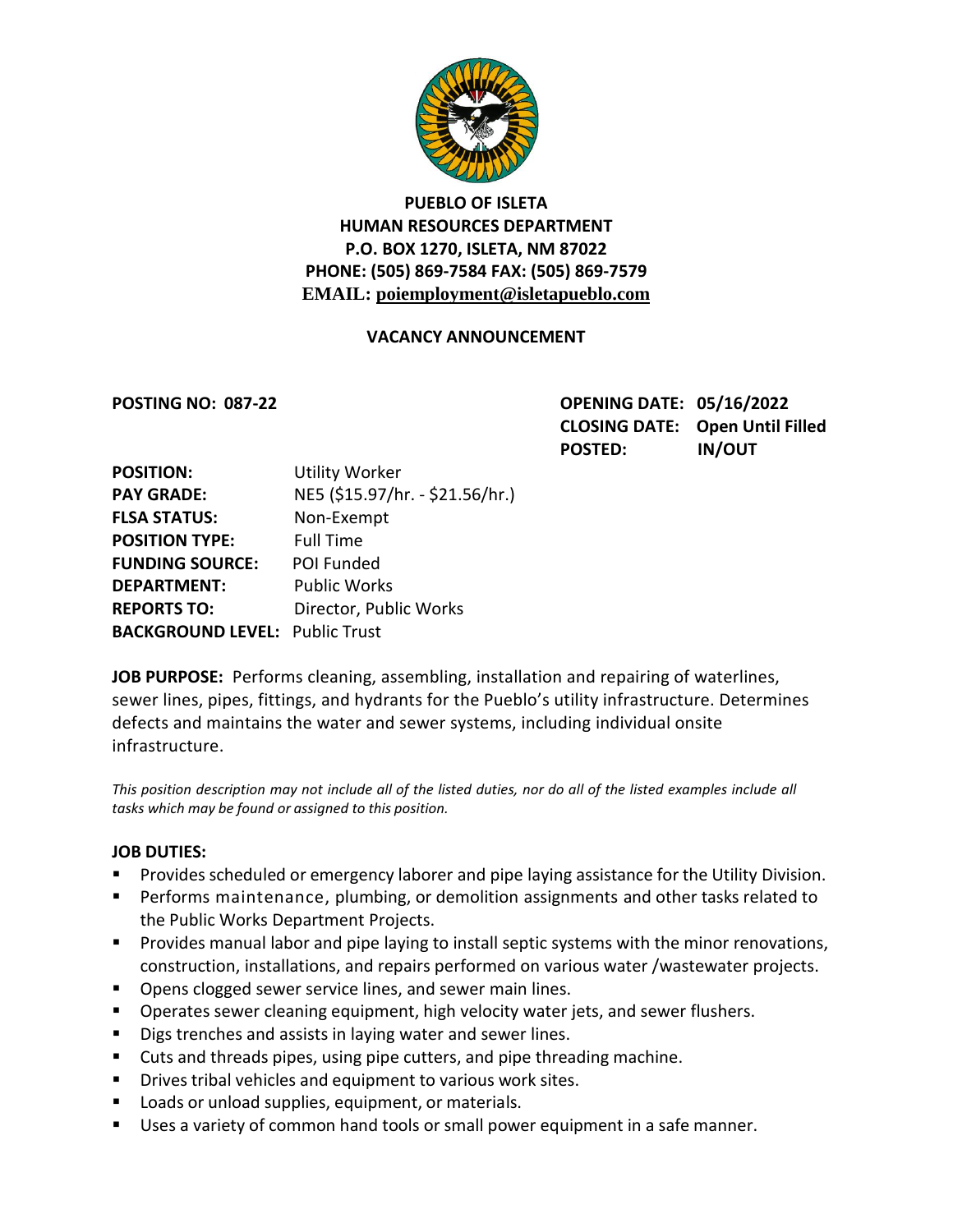- Keeps all supplies and equipment in a safe and well-controlled area.
- **Performs miscellaneous repair, labor, and maintenance work as assigned.**
- **Maintains building and worksite free of debris.**
- **Operates backhoe and other equipment.**
- Assists shipping and receiving, loading and unloading of trucks, checking in merchandise, matching purchase orders to sales orders and stocking in warehouse.
- **E** Ensures truck is loaded with needed supplies prior to driving to work site.
- Maintains confidentiality of information.
- **Performs installation of sewer service pipes, installation of drain field's required, septic** tanks to the required proper elevations.
- **EXP** Checks pumps and other equipment for proper operation and reports malfunctioning equipment.
- **Dearates various tools and equipment to complete assigned job tasks.**
- Dig trenches for setting water, gas, and sewer service lines.
- **Dearates back hoes and other equipment.**
- **Drives tribal vehicles and equipment to various work sites.**
- **Performs other duties as assigned.**

### **SUPERVISION RESPONSIBILITIES:** N/A

### **MINIMUMQUALIFICATIONS/REQUIREMENTS:**

- **1 year direct related experience.**
- **Heavy equipment experience preferred.**
- **First Aid / CPR certification.**
- Current HEP A and B, and Tetanus shots required.
- **Tiwa speaking preferred.**
- Valid New Mexico driver's license with ability to meet Pueblo of Isleta liability insurance requirements and maintain eligibility for insurance.
- **Must pass background check for position.**
- **Must be able to comply with the Pueblo of Isleta Drug Free Workplace policies.**

### **KNOWLEDGE, SKILL AND ABILITY REQUIREMENTS:**

- Knowledge of use of maintenance tools, chemicals, cleaners, and disinfectants.
- Knowledge of basic tools and materials used in construction trade.
- Knowledge of operation and maintenance of hand and power tools.
- **K**nowledge of the methods and practices used in installing septic systems.
- Knowledge of the methods and practices used in utility work.
- Knowledge of the methods and practices used in road work.
- Knowledge of occupational hazards and applicable safety practices.
- Skill in the safe operation of power tools and shop equipment.
- Ability to communicate effectively in the English language both verbally and in writing.
- Ability to establish and maintain professional relationships with individuals of varying social and cultural backgrounds and with co-workers at all levels.
- Ability to use hand tools, electrical tools, and maintenance equipment.
- Ability to understand and follow verbal and written instructions.
- Ability to learn from direct on-the-job experience.